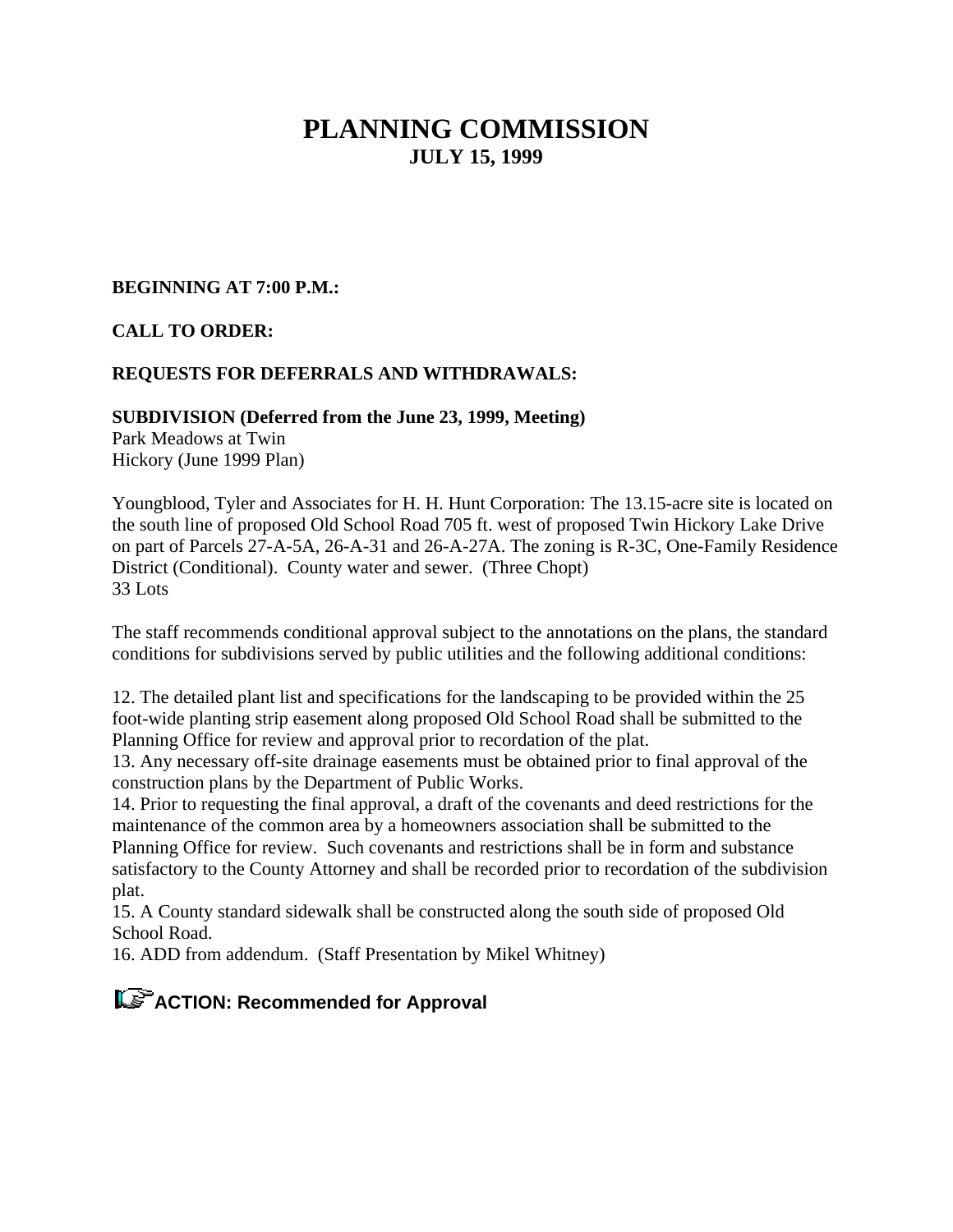### **SUBDIVISION (Deferred from the June 23, 1999, Meeting)**

Autumnwood at Twin **Hickory** (Controlled Density) (May 1999 Plan)

Youngblood, Tyler & Associates, P.C. for H.H. Hunt Corporation: The 21.38-acre site is located at the south line of proposed Twin Hickory Road at Shady Grove Road on parcel 27-A-3A. The zoning is R-2AC, One-Family Residential District (Conditional), and R-3C, One-Family Residential District (Conditional). County water and sewer. (Three Chopt) 50 Lots

As of the preparation date of the agenda, the staff has not had an opportunity to complete its review of the plan. The staff recommendation will be made at the meeting. Should the Commission act on this request, in addition to the standard conditions for subdivisions served by public utilities, the following additional conditions are recommended:

14. The detailed plant list and specifications for the landscaping to be provided within the 25 foot-wide planting strip easement along Shady Grove Road and proposed Twin Hickory Road shall be submitted to the Planning Office for review and approval prior to recordation of the plat. 15. A County standard sidewalk shall be constructed along the south side of Shady Grove Road and Twin Hickory Road.

16. Any necessary off-site drainage easements must be obtained prior to final approval of the construction plans by the Department of Public Works.

17. Prior to requesting the final approval, a draft of the covenants and deed restrictions for the maintenance of the common area by a homeowners association shall be submitted to the Planning Office for review. Such covenants and restrictions shall be in form and substance satisfactory to the County Attorney and shall be recorded prior to recordation of the subdivision plat.

18. A County standard sidewalk shall be constructed along the east and west side of Autumwood Way from proposed Twin Hickory Road to the north line of proposed Autumwood way. 19. Add. See addendum. (Staff Presentation by Mikel Whitney)

## **ACTION: Recommended for Approval**

## **SUBDIVISION (Deferred from the June 23, 1999, Meeting)**

Tanfield (June1999 Plan)

E. D. Lewis and Associates, P.C. for Earl Thompson, Inc.: The 18.2-acre site is located north of Shrader Road and Green Run Drive on part of Parcel 50-A-70 and 70NA. The zoning is R-2A, One-Family Residence District (Conditional), and C-1, Conservation District. County water and sewer. (Brookland) 21 Lots

In the intervening period since the agenda was prepared, the staff has found additional information in the file records indicating that although this property is zoned R-2A, there are conditions associated with the Rezoning Case C-60C-84 which affect this application.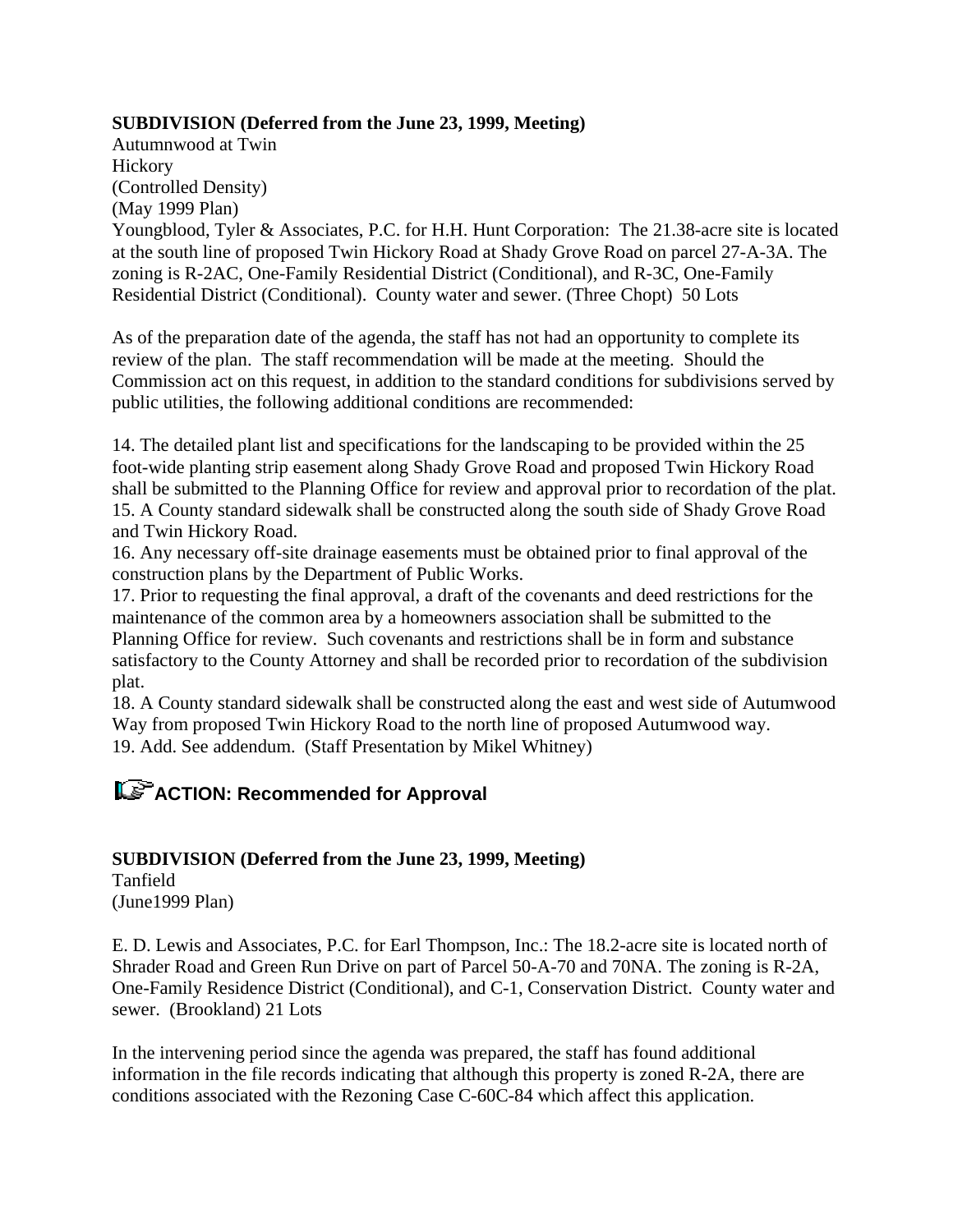The 18.2 acres of this application are located within an area designated to remain as open space. (see attached Tanfield - Exhibit A)

Proffer #14 (C-60C-84) reads as follows:

14. No dwelling units will be constructed within the area shaded in grey on that certain "Tentative Plan Shannon Green" dated June 1, 1983, a copy of which is attached hereto and incorporated hereby by reference. In addition, said area shall be used exclusively for recreational purposes."

Although, the applicant has challenged the legality of this proffer, the County Attorney has made a finding that the proffer is valid Staff cannot recommend approval of this application. (Staff Presentation by Jim Strauss)

## **ACTION: Deferred to July 28, 1999**

**TUCKAHOE:** NONE.

## **VARINA:**

C-46C-99 Henry L. Wilton: Request to conditionally rezone from A-1 Agricultural District to R-1AC One Family Residence District (Conditional), part of Parcel 177-A-40, containing approximately 51.46 acres, located at the southeast intersection of Elko Road and Old Williamsburg Road. A single-family residential subdivision is proposed. The applicant has proffered the overall density not to exceed 1 unit per acre. The Land Use Plan recommends Rural Residential, not exceeding 1.0 unit per acre. (Staff presentation by Lee Householder) Deferral requested to September 9, 1999.

## **ACTION: Deferred to September 9, 1999**

**BROOKLAND:** NONE.

### **FAIRFIELD:**

### **Deferred from the April 15, 1999 Meeting:**

C-13C-99 Ralph L. Axselle for Wilton Development Corp.: Request to conditionally rezone from A-1 Agricultural District and C-1 Conservation District to R-2AC One Family Residence District (Conditional) and C-1 Conservation District, Parcel 74-A-20, containing approximately 162 acres, located at the northeast intersection of Diane Lane, Old Sellers Way and Wilkinson Road. A single family residential development is proposed. The applicant has proffered a maximum density of 2.5 units per acre. The Land Use Plan recommends Suburban Residential 1, 1.0 to 2.4 units net density per acre. (Staff presentation by Jo Ann Hunter) Deferral requested to October 14, 1999.

## **ACTION: Deferred to October 14, 1999**